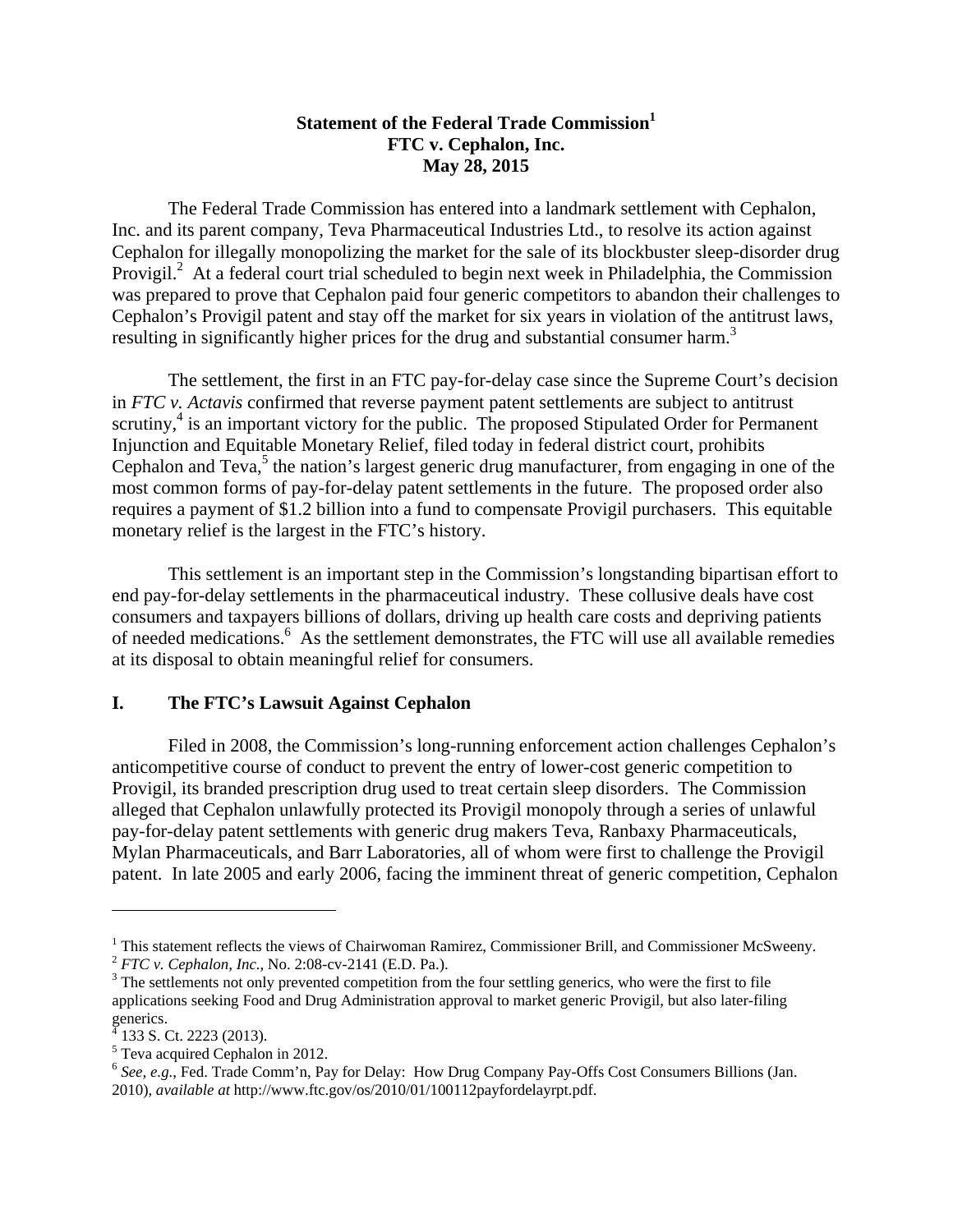paid these four generic rivals to settle their pending patent litigation and forgo entry for six years, until April 2012. These reverse payments took the form of at least twelve business transactions, negotiated and executed at the same time that Cephalon settled its patent suits. In these transactions, Cephalon agreed to pay the four generic companies a total of more than \$300 million, purportedly for the purchase of active pharmaceutical ingredient, the licensing of intellectual property, and the co-development rights in a new drug.<sup>7</sup>

With these large payments, Cephalon secured six years of protection from generic drug competition that its patent could not provide. During this six-year period, consumers paid substantially higher prices for Provigil than if generic entry had occurred. These supracompetitive prices resulted in significant ill-gotten profits for Cephalon. In the year before generic entry, for instance, Provigil sales in the United States exceeded \$1 billion.

In January 2015, after nearly seven years of litigation, the district court denied Cephalon's motion for summary judgment. In its opinion, the court applied the legal framework set forth in *Actavis*, the "familiar antitrust rule of reason," where "[p]laintiffs must present evidence of a large reverse payment," which then shifts the burden to defendants "to justify the reverse payment as procompetitive."<sup>8</sup> After a detailed assessment of the evidence, the court concluded that the FTC presented sufficient evidence to establish that "the side agreements between Cephalon and the [g]eneric [d]efendants were a means of disguising payments for delay and/or inducing the [g]eneric [d]efendants to stay off of the market."<sup>9</sup> Trial was scheduled to begin on June 1, 2015.

## **II. The Proposed Order**

The proposed order bars Teva from entering into the type of reverse payments that Cephalon used to protect Provigil and that commonly raise antitrust concerns—business transactions contemporaneous with the patent settlement that are designed to compensate the generic firm for its agreement to delay, or refrain from, competing.<sup>10</sup> Importantly, this

 $<sup>7</sup>$  The FTC alleged, and was prepared to prove, that these contemporaneous side deals were merely a mechanism for</sup> Cephalon to pay the generic challengers to forgo entry. For example, Cephalon entered into supply agreements with three of the generics or their partners to purchase the active pharmaceutical ingredient in Provigil despite evidence that Cephalon already had adequate supply available at significantly lower prices. *King Drug Co. of Florence, Inc. v. Cephalon, Inc.*, 2015 WL 356913, at \*15 (E.D. Pa. Jan. 28, 2015) (discussing evidence). Cephalon also agreed to pay up to \$131 million to license intellectual property even though it had previously rejected any concerns about possible infringement risk. *Id.* at \*16. Finally, Cephalon entered into product development deals with Mylan, despite internal projections showing a negative net present value to Cephalon. *Id.*<br><sup>8</sup> *King Drug Co.*, 2015 WL 356913, at \*1.<br><sup>9</sup> *Id.* at \*16.<br><sup>10</sup> The proposed order applies only to agreements involving generic appli

Drug Application (ANDA). While the proposed order does not apply to agreements involving so-called "505(b)(2) applications," which are also used to seek FDA approval but are not at issue in this case, these agreements can raise antitrust concerns. In 2014, the Commission filed a lawsuit alleging an unlawful reverse payment settlement involving a 505(b)(2) application filed by Teva. *See* Compl., *FTC v. AbbVie Inc.*, No. 14-cv-5151 (E.D. Pa. filed Sept. 8, 2014), *available at* https://www.ftc.gov/enforcement/cases-proceedings/121-0028/abbvie-inc-et-al.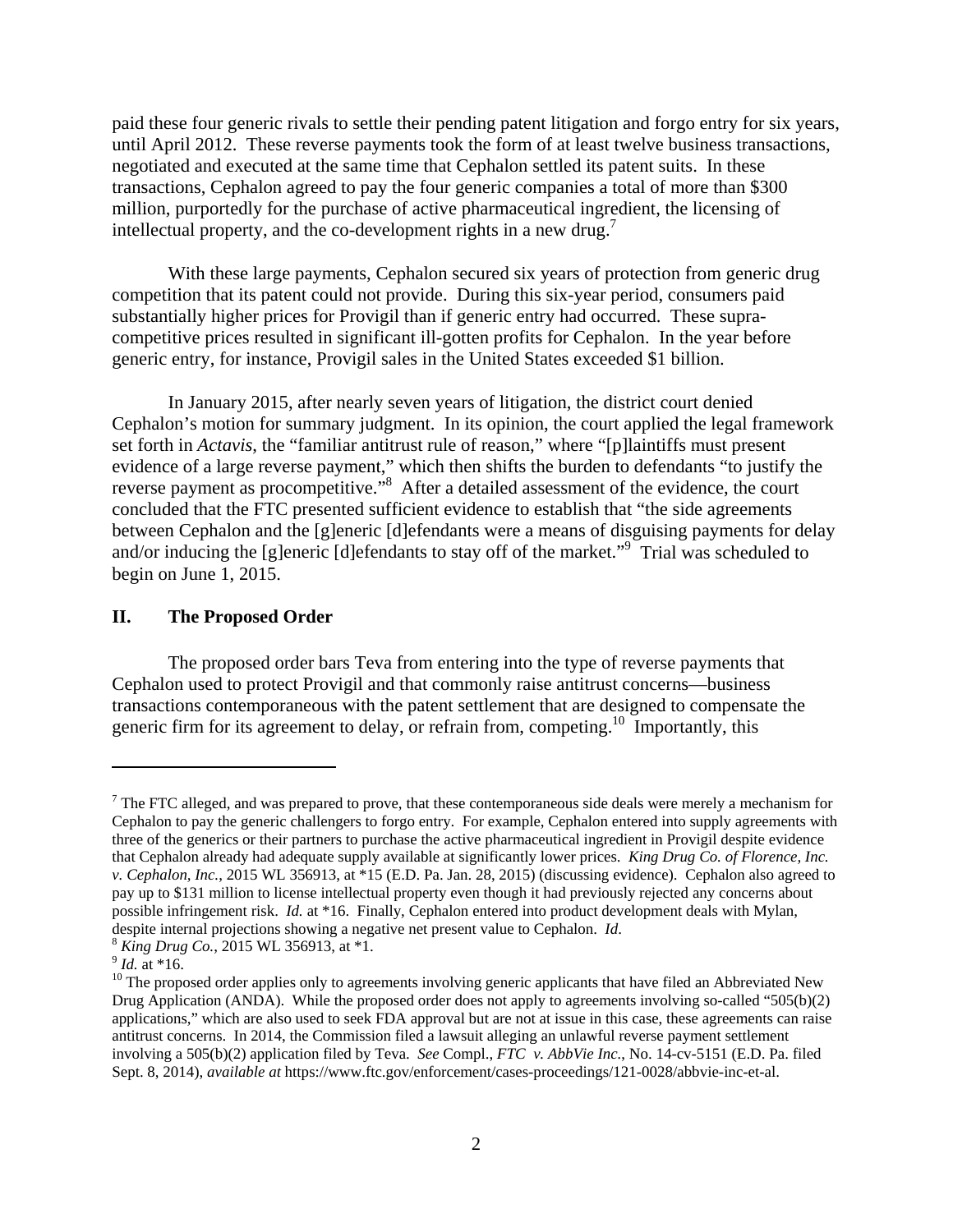prohibition applies to all branded and generic U.S. pharmaceutical operations of Teva, the largest generic drug maker in the United States.

Specifically, it prohibits agreements in which the branded drug manufacturer makes a monetary payment or otherwise compensates the settling generic and (1) makes that transfer of value expressly contingent on settlement of existing patent litigation, or (2) the transfer occurs 30 days before or after the patent settlement.<sup>11</sup> Certain arrangements are excluded from the ban, such as settlements without payments from the brand to the generic resulting in an entry date before patent expiration or settlements with payments reflecting reasonable avoided litigation costs.

The proposed order also includes substantial equitable monetary relief. Although our decisions and orders generally focus on remedies intended to prohibit conduct that could lead to future competitive harm, we have previously emphasized that equitable monetary remedies can also be an important tool to promote the deterrence goals of antitrust enforcement by requiring a defendant to relinquish illegally-obtained profits. In fact, the Commission observed back in 2003 that equitable monetary relief might very well be appropriate in reverse payment cases.<sup>12</sup> The economic and regulatory context of brand-generic competition creates incentives for companies to collude rather than compete, and the brand's profits from preserving a monopoly through an anticompetitive settlement can be enormous.<sup>13</sup> In these circumstances, a monetary remedy to deprive a wrongdoer of ill-gotten gains may be necessary if antitrust enforcement is to deter unlawful conduct. $14$ 

Two additional considerations make this case an especially appropriate one for an equitable monetary remedy.

 $11$  The proposed order does not prohibit all of the types of agreements that have the potential to raise antitrust concerns and is instead tailored to the specific conduct at issue in this case. For example, the proposed order does not reach certain exclusive licensing agreements that could amount to so-called "no authorized generic" agreements, where the branded drug firm compensates the generic through an agreement not to market an "authorized generic." The Commission believes that these agreements can serve as anticompetitive reverse payments by limiting the competition faced by generics. *See, e.g.*, Br. of Fed. Trade Comm'n as Amicus Curiae in Supp. of Pl.-Appellants, *King Drug Co. of Florence, Inc. v. SmithKlineBeecham Corp.*, No. 14-1243 (3d Cir. filed Apr. 28, 2014), *available at* http://www.ftc.gov/system/files/documents/amicus\_briefs/re-lamictal-direct-purchaser-antitrustlitigation/140428lamictalbrief.pdf.

<sup>&</sup>lt;sup>12</sup> See Fed. Trade Comm'n, Policy Statement on Monetary Equitable Remedies in Competition Cases, 68 Fed. Reg. 45820, 45822 (Aug. 4, 2003) (withdrawn July 31, 2012) (stating that the FTC had warned pharmaceutical companies that it would consider the entire range of remedies "including possibly seeking disgorgement of illegally obtained profits" in connection with reverse payment agreements).

<sup>13</sup> *See* Michael Carrier, *Solving the Drug Settlement Problem*, 41 Rutgers L. J. 83, 91 (2009) ("Because the brand makes more by keeping the generic out of the market than the two parties would receive by competing in the market, the parties have an incentive to split the monopoly profits, making each better off than if the generic had entered."): C. Scott Hemphill, *Paying for Delay: Pharmaceutical Patent Settlement as a Regulatory Design Problem*, 81 N.Y.U. L. Rev. 1553, 1580-81 (2006).

<sup>&</sup>lt;sup>14</sup> As the Supreme Court has stated, "[a] Government plaintiff  $\ldots$  must seek to obtain the relief necessary to protect the public from further anticompetitive conduct and to redress anticompetitive harm*.*" *Hoffman-La Roche Ltd. v. Empagram S.A.*, 542 U.S. 155, 170 (2004). Depriving violators of the gains from their unlawful conduct is a wellaccepted goal when crafting an antitrust remedy. *See, e.g.*, *United States v. Grinnell Corp.*, 384 U.S. 563, 577 (1966); *Schine Chain Theatres, Inc. v. United States*, 334 U.S. 110, 128 (1948).